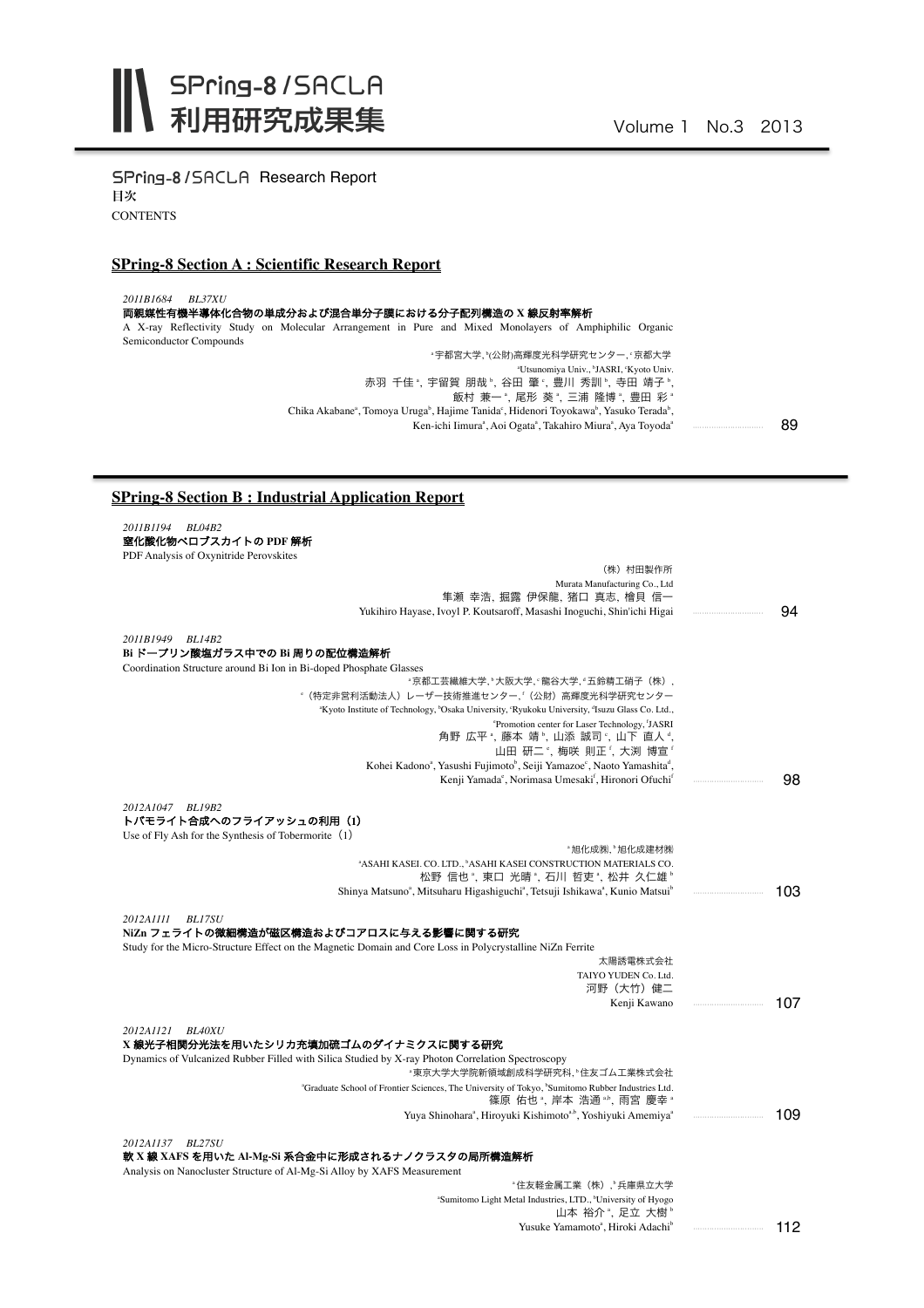| 2012A1166<br><i>BL20XU</i><br>走査/結像ハイブリッド型高感度高分解能微分位相 X 線顕微鏡を用いた毛髪加熱処理でのトリートメント効果の観察                                                                                                                                                                   |     |
|--------------------------------------------------------------------------------------------------------------------------------------------------------------------------------------------------------------------------------------------------------|-----|
| Observation of Treatment Effect on Heated Hair Using Scanning/Imaging Hybrid Type High-sensitive and High-resolution<br>Differential Phase-contrast X-ray Microscope                                                                                   |     |
| *(株)カネボウ化粧品, *(公財)高輝度光科学研究センター                                                                                                                                                                                                                         |     |
| "Kanebo Cosmetics Inc., "JASRI                                                                                                                                                                                                                         |     |
| 井上 敬文 ै, 河合 朋充 ै, 藤森 健 ै, 竹原 孝二 ै,<br>竹内 晃久 ",上杉 健太朗 ",鈴木 芳生 "                                                                                                                                                                                         |     |
| Takafumi Inoue <sup>a</sup> , Tomomitsu Kawai <sup>a</sup> , Takeshi Fujimori <sup>a</sup> , Kouji Takehara <sup>a</sup> ,                                                                                                                             |     |
| Akihisa Takeuchi <sup>b</sup> , Kentaro Uesugi <sup>b</sup> , Yoshio Suzuki <sup>b</sup>                                                                                                                                                               | 115 |
| 2012A1178<br>BL19B2                                                                                                                                                                                                                                    |     |
| 非鉛圧電材料(1-x)(Na,K)NbO <sub>3</sub> + xCaTiO <sub>3</sub> の常誘電相に対する結晶構造解析                                                                                                                                                                                |     |
| Structure Analysis for the Paraelectric Phase of Lead-Free Piezoelectric $(1-x)(Na,K)NbO3 + xCaTiO3$                                                                                                                                                   |     |
| 株式会社村田製作所                                                                                                                                                                                                                                              |     |
| Murata Manufacturing Co., Ltd.<br>岩堀 禎浩, 野口 博司                                                                                                                                                                                                         |     |
| Yoshihiro Iwahori, Hiroshi Noguchi                                                                                                                                                                                                                     | 119 |
| 2012A1274 BL19B2                                                                                                                                                                                                                                       |     |
| アルミニウム合金摩擦攪拌接合継手における疲労き裂進展挙動のラミノグラフィによる非破壊観察<br>Nondestructive Observation of Fatigue Crack Propagation Behavior in Friction Stir Welded Joints of Aluminum Alloy by<br>Laminography                                                                   |     |
| *(株)東芝.〝沖縄工業高等専門学校.℃公財)高輝度光科学研究センター.                                                                                                                                                                                                                   |     |
| <sup>d</sup> NASA - Johnson Space Center, <sup>e</sup> 富士重工業(株)                                                                                                                                                                                        |     |
| "Toshiba Corporation, <sup>b</sup> Okinawa National College of Technology, 'JASRI,<br><sup>d</sup> NASA - Johnson Space Center, 'Fuji Heavy Industries Ltd.                                                                                            |     |
| 佐野 雄二 ి, 政木 清孝 ゚, 西銘 一貴 ゚                                                                                                                                                                                                                              |     |
| 梶原 堅太郎 °,Omar Hatamleh <sup>a</sup> , 足立 隆史 °                                                                                                                                                                                                          |     |
| Yuji Sano <sup>a</sup> , Kiyotaka Masaki <sup>b</sup> , Kazuki Nishime <sup>b</sup> ,<br>Kentaro Kajiwara <sup>c</sup> , Omar Hatamleh <sup>d</sup> , Takafumi Adachi <sup>e</sup>                                                                     | 124 |
|                                                                                                                                                                                                                                                        |     |
| 2012A1320 BL37XU                                                                                                                                                                                                                                       |     |
| 放射光蛍光 X 線法による酸化ジルコニウム中の微量遷移元素分析                                                                                                                                                                                                                        |     |
| Analysis of Trace Transition Elements in Zirconium Oxide Using Synchrotron Radiation X-Ray Fluorescence Spectrometry<br>"第一稀元素化学工業株式会社                                                                                                                 |     |
| "Daiichi Kigenso Kagaku Kogyo Co., Ltd.                                                                                                                                                                                                                |     |
| 國貞 泰一 *, 寺田 昌生 *, 野井 浩祐 *, 関 隼人 *                                                                                                                                                                                                                      |     |
| Taichi Kunisada <sup>a</sup> , Masao Terada <sup>a</sup> , Kousuke Noi <sup>a</sup> , Hayato Seki <sup>a</sup>                                                                                                                                         | 129 |
| 2012A1336<br><b>BL13XU</b><br>水性有機半導体コロイドインクから形成した有機薄膜の GIXD を用いた界面ナノ構造解析<br>Grazing Incidence X-ray Diffraction (GIXD) Measurement of Colloidal Organic Semiconductor Thin-Films Formed by a<br><b>Electrospray Deposition Method</b><br>独立行政法人理化学研究所 |     |
| <b>RIKEN</b>                                                                                                                                                                                                                                           |     |
| 田島 右副, 折井 孝彰, 高久 英明, 木本 篤志<br>Yusuke Tajima, Takaaki Orii, Hideaki Takaku, Atsushi Kimoto                                                                                                                                                              | 134 |
|                                                                                                                                                                                                                                                        |     |
| 2012A1377 BL27SU<br>タイヤの耐久性向上のための黄銅/ゴムの接着結合様式の解析ーゴム中の硫黄の化学状態解析<br>Analysis of the Adhesion Binding Style of Brass/Rubber for Durable Improvement of the Tire - Analysis of the Chemical                                                                |     |
| State of Sulfur in Rubber Compound                                                                                                                                                                                                                     |     |
| 横浜ゴム株式会社<br>The Yokohama Rubber Co., Ltd.                                                                                                                                                                                                              |     |
| 清水 克典, 鹿久保 隆志, 網野 直也                                                                                                                                                                                                                                   |     |
| Katsunori Shimizu, Takashi Kakubo, Naoya Amino                                                                                                                                                                                                         | 138 |
|                                                                                                                                                                                                                                                        |     |
| 2012A1489 BL19B2<br>新規非晶質イブプロフェン複合体(抗炎症薬)の放射光 X 線回折による構造評価<br>Structural Evaluation of New Amorphous Ibuprofen Complex (Anti-Inflammatory Drug) Using Synchrotron XRD                                                                                  |     |
| ライオン(株) 薬品第1研究所<br>Lion Corporation, Pharmaceutical Research Laboratories No.1                                                                                                                                                                         |     |
| 伊藤 武利, 石田 和裕                                                                                                                                                                                                                                           |     |
| Taketoshi Ito, Kazuhiro Ishida                                                                                                                                                                                                                         | 142 |
| 2012A1608 BL19B2<br>小角 X 線散乱法を用いたバイオプラスチックの加熱時のナノ構造評価<br>Study on Nanostructure of Bio-Based Plastics in Heating Process Using Small-Angle X-ray Scattering (SAXS) Technique                                                                           |     |
| ·日立化成工業(株), <sup>,</sup> 山形大学                                                                                                                                                                                                                          |     |
| "Hitachi Chemical Co., Ltd., "Yamagata University                                                                                                                                                                                                      |     |
| 八木 康洋 *, 小林 栄司 *, 松葉 豪 *, 乳井 樹 *<br>Yasuhiro Yagi <sup>a</sup> , Eiji Kobayashi <sup>a</sup> , Go Matsuba <sup>b</sup> , Tatsuki Nyuui <sup>b</sup>                                                                                                    |     |
|                                                                                                                                                                                                                                                        | 146 |
| 2012A1628 BL27SU                                                                                                                                                                                                                                       |     |
| S K-edge における XAFS 測定の検討                                                                                                                                                                                                                               |     |
| Feasibility Study of S K-edge XAFS Measurement<br>*住友ゴム工業株式会社, ゜(公財)高輝度光科学研究センター                                                                                                                                                                       |     |
| "SUMITOMO RUBBER INDUSTRIES, LTD., "JASRI<br>金子 房恵 ゚, 岸本 浩通 ゚, 為則 雄祐 ゚                                                                                                                                                                                 |     |

Fusae Kaneko<sup>a</sup>, Hiroyuki Kishimoto<sup>a</sup>, Yusuke Tamenori<sup>b</sup>

150 ・・・・・・・・・・・・・・・・・・・・・・・・・・・・・・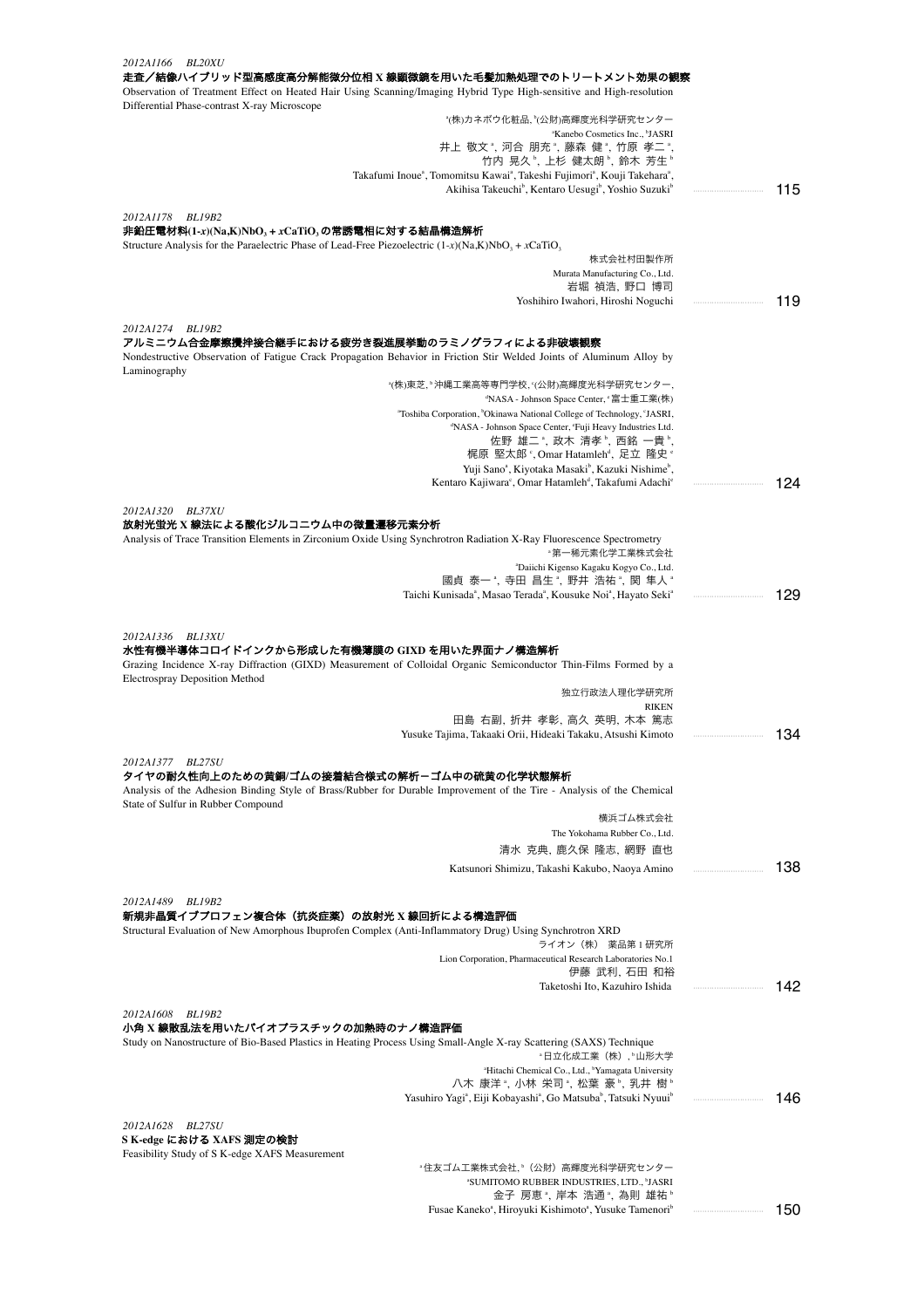| 2012A1634 BL17SU                                                                                                                                                                                     |     |
|------------------------------------------------------------------------------------------------------------------------------------------------------------------------------------------------------|-----|
| X 線光電子顕微鏡を用いたポリマーの化学状態解析の検討<br>Estimation of Chemical State Analysis of Polymers with X-ray Photoemission Electron Microscopy                                                                        |     |
| *住友ゴム工業株式会社, *(公財)高輝度光科学研究センター                                                                                                                                                                       |     |
| <sup>a</sup> SUMITOMO RUBBER INDUSTRIES, LTD., <sup>b</sup> JASRI                                                                                                                                    |     |
| 金子 房恵 ", 岸本 浩通 ", 小嗣 真人 ", 大河内 拓雄 "<br>Fusae Kaneko <sup>a</sup> , Hiroyuki Kishimoto <sup>a</sup> , Masato Kotsugi <sup>b</sup> , Takuo Ohkochi <sup>b</sup>                                        | 153 |
|                                                                                                                                                                                                      |     |
| 2012A1732 BL19B2                                                                                                                                                                                     |     |
| トバモライト合成へのフライアッシュの利用(2)<br>Use of Fly Ash for the Synthesis of Tobermorite (2)                                                                                                                       |     |
| "旭化成㈱,"旭化成建材㈱                                                                                                                                                                                        |     |
| <sup>a</sup> ASAHI KASEI. CO. LTD., <sup>b</sup> ASAHI KASEI CONSTRUCTION MATERIALS CO.                                                                                                              |     |
| 松野 信也 ゚, 東口 光晴 ゚, 石川 哲吏 ゚, 松井 久仁雄 ゚<br>Shinya Matsuno <sup>a</sup> , Mitsuharu Higashiguchi <sup>a</sup> , Tetsuji Ishikawa <sup>a</sup> , Kunio Matsui <sup>b</sup>                                 | 156 |
|                                                                                                                                                                                                      |     |
| 2012A1743 BL19B2                                                                                                                                                                                     |     |
| X 線回折による Nb 添加した LiFePO』の結晶構造解析<br>Crystal Structure Analysis of Nb Doped LiFePO <sub>4</sub> by Using X-ray Diffraction                                                                             |     |
| 株式会社 村田製作所                                                                                                                                                                                           |     |
| Murata Manufacturing Co., Ltd.                                                                                                                                                                       |     |
| 岩堀 禎浩, 野口 博司<br>Yoshihiro Iwahori, Hiroshi Noguchi                                                                                                                                                   | 160 |
|                                                                                                                                                                                                      |     |
| 2012A1760 BL46XU                                                                                                                                                                                     |     |
| ペンタセン前駆体の転化及び結晶化挙動の解明<br>Conversion and Crystallization Behavior of Pentacene Precursor                                                                                                              |     |
| 神戸大学大学院工学研究科                                                                                                                                                                                         |     |
| Graduate School of Engineering, Kobe University                                                                                                                                                      |     |
| 三崎 雅裕, 村井 裕樹, 栗本 大海, 上田 裕清<br>Masahiro Misaki, Yuki Murai, Omi Kurimoto, Yasukiyo Ueda                                                                                                               | 165 |
|                                                                                                                                                                                                      |     |
| 2012A1773 BL14B2                                                                                                                                                                                     |     |
| アニール処理した深紫外光源用 Gd 添加 AIN 薄膜の XAFS による Gd 周辺の局所構造解析<br>The Evaluation of the Effect of Thermal Annealing on Local Structure of AlN:Gd Film by XAFS                                                    |     |
| *(株)ユメックス, *兵庫県立工業技術センター, *神戸大学                                                                                                                                                                      |     |
| <sup>a</sup> YUMEX INC., <sup>b</sup> Hyogo Prefectural Institute of Technology, 'Kobe University                                                                                                    |     |
| 小林 幹弘*, 石原 嗣生*, 泉 宏和*, 西本 哲朗*,<br>田中 寛之*, 喜多 隆°, 來山 真也°, 市井 邦之°                                                                                                                                      |     |
| Mikihiro Kobayashi <sup>a</sup> , Tsuguo Ishihara <sup>b</sup> , Hirokazu Izumi <sup>b</sup> , Tetsuro Nishimoto <sup>a</sup> ,                                                                      |     |
| Hiroyuki Tanaka <sup>a</sup> , Takashi Kita <sup>c</sup> , Shinya Kitayama <sup>c</sup> , Kuniyuki Ichii <sup>c</sup>                                                                                | 168 |
| 2012A1776<br><b>BL46XU</b>                                                                                                                                                                           |     |
| 深紫外光源用 Gd 添加 AIN 薄膜の高エネルギー光電子分光法による深さ方向解析(3)                                                                                                                                                         |     |
| Depth Analysis of the Gd Doped AIN Thin Film for Deep Ultraviolet Light by Hard X-ray Photoelectron Spectroscopy (3)                                                                                 |     |
| *(株)ユメックス, *兵庫県立工業技術センター, *神戸大学<br>"YUMEX INC., "Hyogo Prefectural Institute of Technology, 'Kobe University                                                                                         |     |
| 小林 幹弘 ª, 石原 嗣生 º, 泉 宏和 º, 西本 哲朗 ª,                                                                                                                                                                   |     |
| 田中 寛之 *, 喜多 隆 °, 來山 真也 °, 市井 邦之 °<br>Mikihiro Kobayashi <sup>a</sup> , Tsuguo Ishihara <sup>b</sup> , Hirokazu Izumi <sup>b</sup> , Tetsuro Nishimoto <sup>a</sup>                                   |     |
| Hiroyuki Tanaka <sup>a</sup> , Takashi Kita <sup>c</sup> , Shinya Kitayama <sup>c</sup> , Kuniyuki Ichii <sup>c</sup>                                                                                | 173 |
|                                                                                                                                                                                                      |     |
| 2012B1051<br><b>BL19B2</b><br>トバモライト合成への低結晶質シリカの活用                                                                                                                                                   |     |
| Use of Low Crystalline Silica for the Synthesis of Tobermorite                                                                                                                                       |     |
| "旭化成㈱,"旭化成建材㈱                                                                                                                                                                                        |     |
| "ASAHI KASEI. CO. LTD., "ASAHI KASEI CONSTRUCTION MATERIALS CO.<br>松野 信也 *, 東口 光晴 *, 石川 哲吏 *, 松井 久仁雄 *                                                                                               |     |
| Shinya Matsuno <sup>a</sup> , Mitsuharu Higashiguchi <sup>a</sup> , Tetsuji Ishikawa <sup>a</sup> , Kunio Matsui <sup>o</sup>                                                                        | 178 |
|                                                                                                                                                                                                      |     |
| 2012B1287<br><b>BL46XU</b><br>Si-MOS のバイアス印加硬 X 線光電子分光による評価                                                                                                                                          |     |
| Analysis of Si-MOS by Hard X-ray Photoelectron Spectroscopy under Bias                                                                                                                               |     |
| (株)豊田中央研究所                                                                                                                                                                                           |     |
| TOYOTA Central Research and Development Laboratories, Inc.<br>片岡 恵太, 渡辺 行彦, 木本 康司, 北住 幸介                                                                                                             |     |
| Keita Kataoka, Yukihiko Watanabe, Yasuji Kimoto, Kosuke Kitazumi                                                                                                                                     | 181 |
|                                                                                                                                                                                                      |     |
| 2012B1292 BL46XU<br>硬 X 線光電子分光による電子デバイス用 GaAs 表面の状態解析                                                                                                                                                |     |
| HAXPES Analysis of GaAs Surface State for Electronics Devices                                                                                                                                        |     |
| 住友電気工業(株)                                                                                                                                                                                            |     |
| Sumitomo Electric Industries, LTD<br>斎藤 吉広, 鶴見 大輔, 飯原 順次, 富永 愛子, 米村 卓巳, 山口 浩司                                                                                                                        |     |
| Yoshihiro Saito, Daisuke Tsurumi, Junji Iihara, Aiko Tominaga, Takumi Yonemura, Koji Yamaguchi                                                                                                       | 184 |
|                                                                                                                                                                                                      |     |
| 2012B1720 BL14B2<br>$XAFS$ を用いた $V_2O_s$ - $P_2O_s$ - $M_sO_y$ 系ガラスの物性予測のための構造解析                                                                                                                     |     |
| X-ray Absorption Fine Structure Analysis on V <sub>2</sub> O <sub>5</sub> -P <sub>2</sub> O <sub>5</sub> -M <sub>3</sub> O <sub>y</sub> System Glass towards the Prediction of Functional Properties |     |
| *(株)日立製作所日立研究所, ゜(公財)高輝度光科学研究センター                                                                                                                                                                    |     |
| "Hitachi, Ltd., Hitachi Research Laboratory, 'JASRI<br>青柳 拓也 *, 藤枝 正 *, 小原 真司 *                                                                                                                      |     |

Takuya Aoyagi<sup>a</sup> , Tadashi Fujieda<sup>a</sup> , Shinji Koharab 188 ・・・・・・・・・・・・・・・・・・・・・・・・・・・・・・